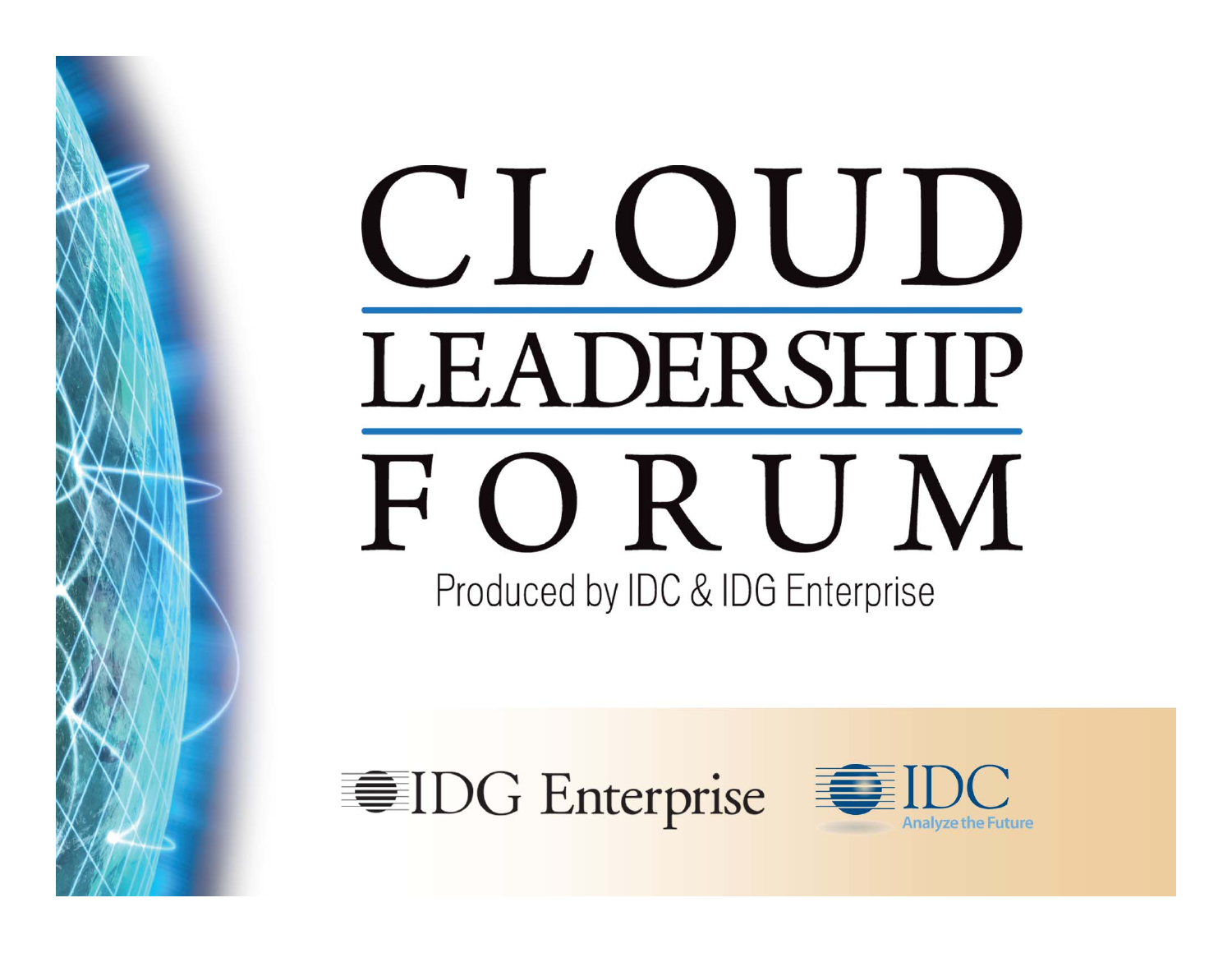

# Cloud Strategies for Global **Organizations**

**Melanie Posey Research Director, Hosting and Telecom Markets** *IDC*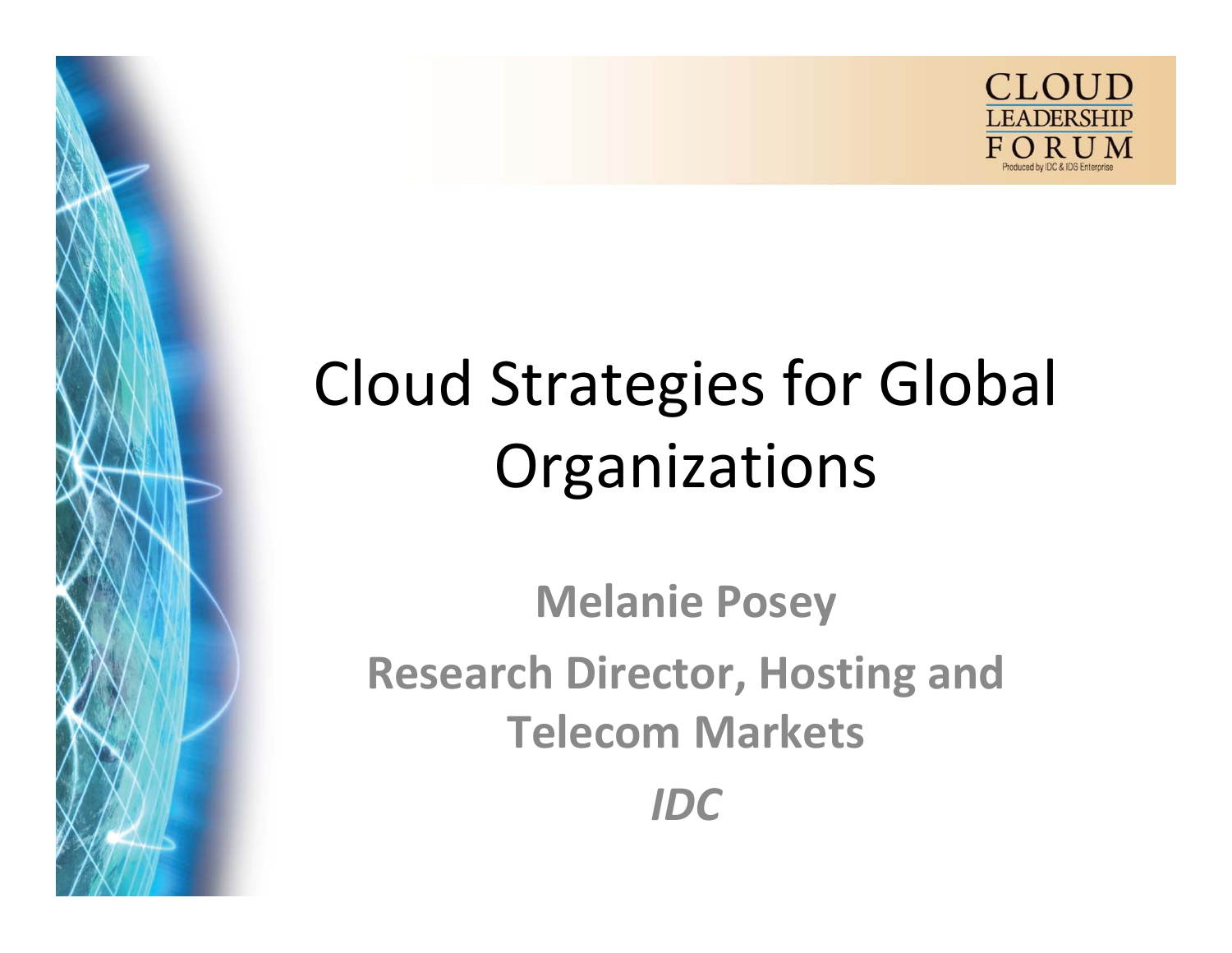## Global Enterprises and Cloud: Food for Thought



- Cloud challenges: Organizational, business, technological
- Appropriate use cases for cloud
- Which type of cloud: Infrastructure, platform, application/business process clouds?
- Whose cloud: Public/private; external/internal?
- Does cloud (however defined) create more problems than it solves?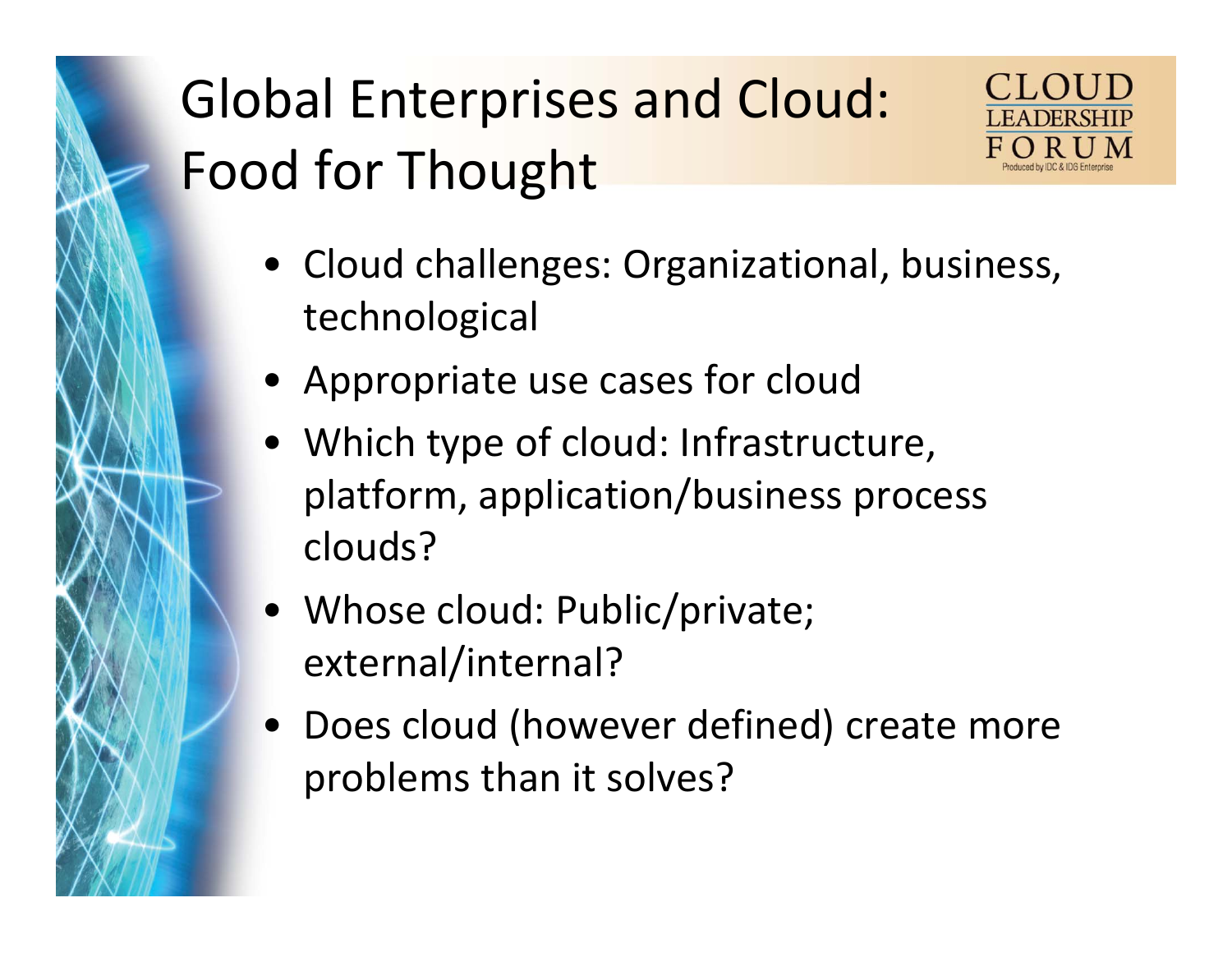### Cloud Strategies for Global Organizations FORUM

#### *Q. Are you currently using any of the following services or technologies?*



#### **Cloud Infrastructure/IaaS: U.S.-only vs. MNC Respondents**

#### **Cloud Applications/SaaS: U.S.-only vs. MNC Respondents**



Source: IDC's *2009 U.S. WAN Manager Survey*